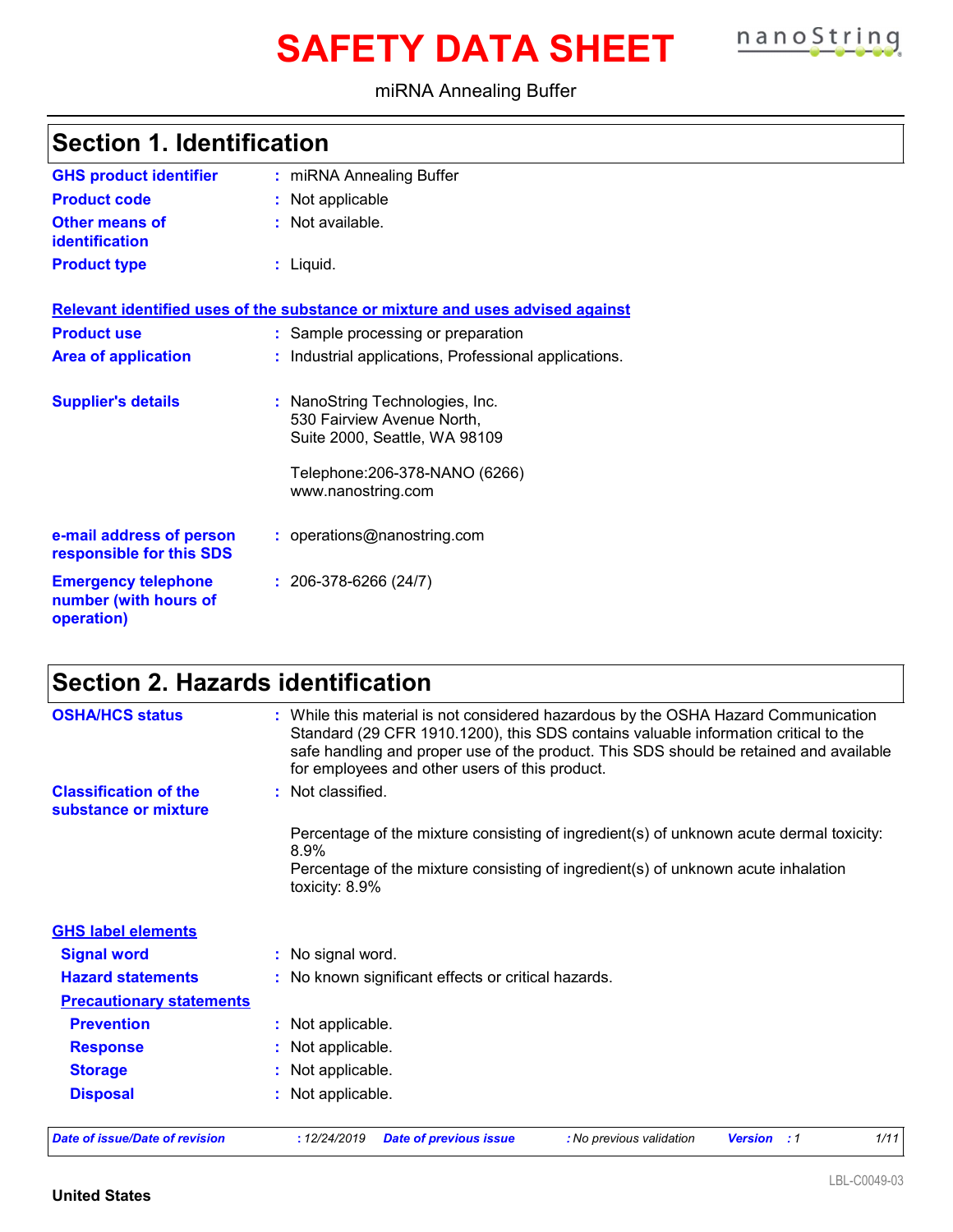# **Section 2. Hazards identification**

**Hazards not otherwise classified**

**:** None known.

# **Section 3. Composition/information on ingredients**

**Substance/mixture :** Mixture

**Other means of identification**

**:** Not available.

| <b>Ingredient name</b> | <b>Other names</b> | $\frac{1}{2}$       | <b>CAS number</b> |
|------------------------|--------------------|---------------------|-------------------|
| l Component B          | Proprietary        | I Proprietarv       |                   |
| l Component A          | Proprietary        | <b>IProprietarv</b> |                   |

Any concentration shown as a range is to protect confidentiality or is due to batch variation.

**There are no additional ingredients present which, within the current knowledge of the supplier and in the concentrations applicable, are classified as hazardous to health and hence require reporting in this section.**

### **Section 4. First aid measures**

### **Description of necessary first aid measures**

| <b>Eye contact</b>  | : Immediately flush eyes with plenty of water, occasionally lifting the upper and lower<br>eyelids. Check for and remove any contact lenses. Get medical attention if irritation<br>occurs.                                                                                                                                                            |
|---------------------|--------------------------------------------------------------------------------------------------------------------------------------------------------------------------------------------------------------------------------------------------------------------------------------------------------------------------------------------------------|
| <b>Inhalation</b>   | : Remove victim to fresh air and keep at rest in a position comfortable for breathing. Get<br>medical attention if symptoms occur. In case of inhalation of decomposition products in<br>a fire, symptoms may be delayed. The exposed person may need to be kept under<br>medical surveillance for 48 hours.                                           |
| <b>Skin contact</b> | : Flush contaminated skin with plenty of water. Remove contaminated clothing and<br>shoes. Get medical attention if symptoms occur.                                                                                                                                                                                                                    |
| <b>Ingestion</b>    | : Wash out mouth with water. Remove victim to fresh air and keep at rest in a position<br>comfortable for breathing. If material has been swallowed and the exposed person is<br>conscious, give small quantities of water to drink. Do not induce vomiting unless<br>directed to do so by medical personnel. Get medical attention if symptoms occur. |

|                                       | <b>Most important symptoms/effects, acute and delayed</b>                                                                                                                |
|---------------------------------------|--------------------------------------------------------------------------------------------------------------------------------------------------------------------------|
| <b>Potential acute health effects</b> |                                                                                                                                                                          |
| Eye contact                           | : No known significant effects or critical hazards.                                                                                                                      |
| <b>Inhalation</b>                     | : No known significant effects or critical hazards.                                                                                                                      |
| <b>Skin contact</b>                   | : No known significant effects or critical hazards.                                                                                                                      |
| <b>Ingestion</b>                      | : No known significant effects or critical hazards.                                                                                                                      |
| <b>Over-exposure signs/symptoms</b>   |                                                                                                                                                                          |
| <b>Eye contact</b>                    | : No specific data.                                                                                                                                                      |
| <b>Inhalation</b>                     | : No specific data.                                                                                                                                                      |
| <b>Skin contact</b>                   | : No specific data.                                                                                                                                                      |
| <b>Ingestion</b>                      | : No specific data.                                                                                                                                                      |
|                                       | Indication of immediate medical attention and special treatment needed, if necessary                                                                                     |
| <b>Notes to physician</b>             | : In case of inhalation of decomposition products in a fire, symptoms may be delayed.<br>The exposed person may need to be kept under medical surveillance for 48 hours. |
| <b>Specific treatments</b>            | : No specific treatment.                                                                                                                                                 |
| Date of issue/Date of revision        | 2/11<br>: 12/24/2019<br><b>Date of previous issue</b><br>: No previous validation<br>Version<br>:1                                                                       |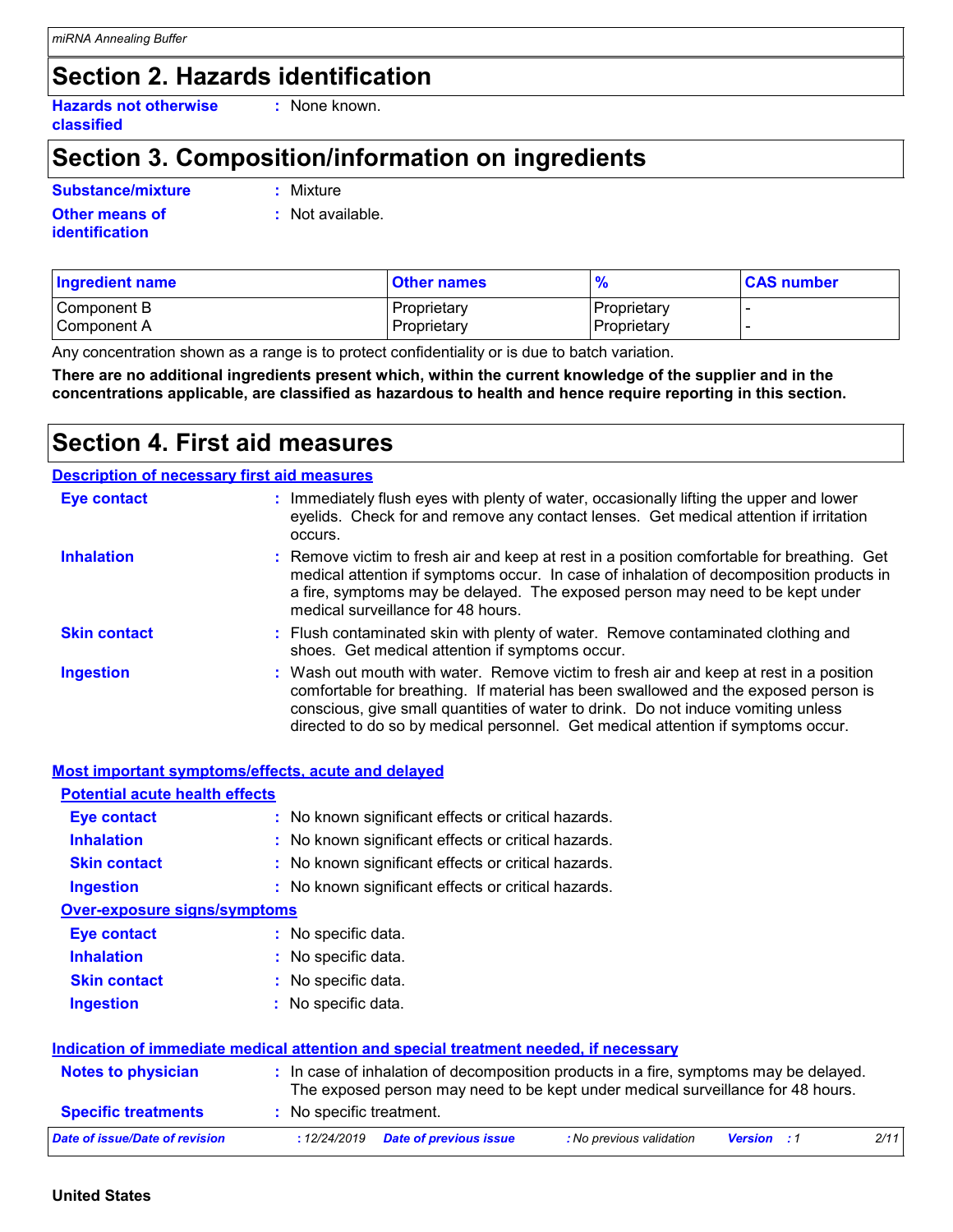### **Section 4. First aid measures**

**Protection of first-aiders** : No action shall be taken involving any personal risk or without suitable training.

### **See toxicological information (Section 11)**

| <b>Section 5. Fire-fighting measures</b>                 |                                                                                                                                                                                                     |  |
|----------------------------------------------------------|-----------------------------------------------------------------------------------------------------------------------------------------------------------------------------------------------------|--|
| <b>Extinguishing media</b>                               |                                                                                                                                                                                                     |  |
| <b>Suitable extinguishing</b><br>media                   | : Use an extinguishing agent suitable for the surrounding fire.                                                                                                                                     |  |
| <b>Unsuitable extinguishing</b><br>media                 | : Do not use water jet.                                                                                                                                                                             |  |
| <b>Specific hazards arising</b><br>from the chemical     | : In a fire or if heated, a pressure increase will occur and the container may burst.                                                                                                               |  |
| <b>Hazardous thermal</b><br>decomposition products       | Decomposition products may include the following materials:<br>carbon dioxide<br>carbon monoxide<br>nitrogen oxides<br>halogenated compounds<br>metal oxide/oxides                                  |  |
| <b>Special protective actions</b><br>for fire-fighters   | : Promptly isolate the scene by removing all persons from the vicinity of the incident if<br>there is a fire. No action shall be taken involving any personal risk or without suitable<br>training. |  |
| <b>Special protective</b><br>equipment for fire-fighters | : Fire-fighters should wear appropriate protective equipment and self-contained breathing<br>apparatus (SCBA) with a full face-piece operated in positive pressure mode.                            |  |

# **Section 6. Accidental release measures**

|                                                              | <b>Personal precautions, protective equipment and emergency procedures</b>                                                                                                                                                                                                                               |
|--------------------------------------------------------------|----------------------------------------------------------------------------------------------------------------------------------------------------------------------------------------------------------------------------------------------------------------------------------------------------------|
| For non-emergency<br>personnel                               | : No action shall be taken involving any personal risk or without suitable training.<br>Evacuate surrounding areas. Keep unnecessary and unprotected personnel from<br>entering. Do not touch or walk through spilled material. Put on appropriate personal<br>protective equipment.                     |
| For emergency responders                                     | : If specialized clothing is required to deal with the spillage, take note of any information in<br>Section 8 on suitable and unsuitable materials. See also the information in "For non-<br>emergency personnel".                                                                                       |
| <b>Environmental precautions</b>                             | : Avoid dispersal of spilled material and runoff and contact with soil, waterways, drains<br>and sewers. Inform the relevant authorities if the product has caused environmental<br>pollution (sewers, waterways, soil or air).                                                                          |
| <b>Methods and materials for containment and cleaning up</b> |                                                                                                                                                                                                                                                                                                          |
| <b>Small spill</b>                                           | : Stop leak if without risk. Move containers from spill area. Dilute with water and mop up<br>if water-soluble. Alternatively, or if water-insoluble, absorb with an inert dry material and<br>place in an appropriate waste disposal container. Dispose of via a licensed waste<br>disposal contractor. |

*Date of issue/Date of revision* **:** *12/24/2019 Date of previous issue : No previous validation Version : 1 3/11*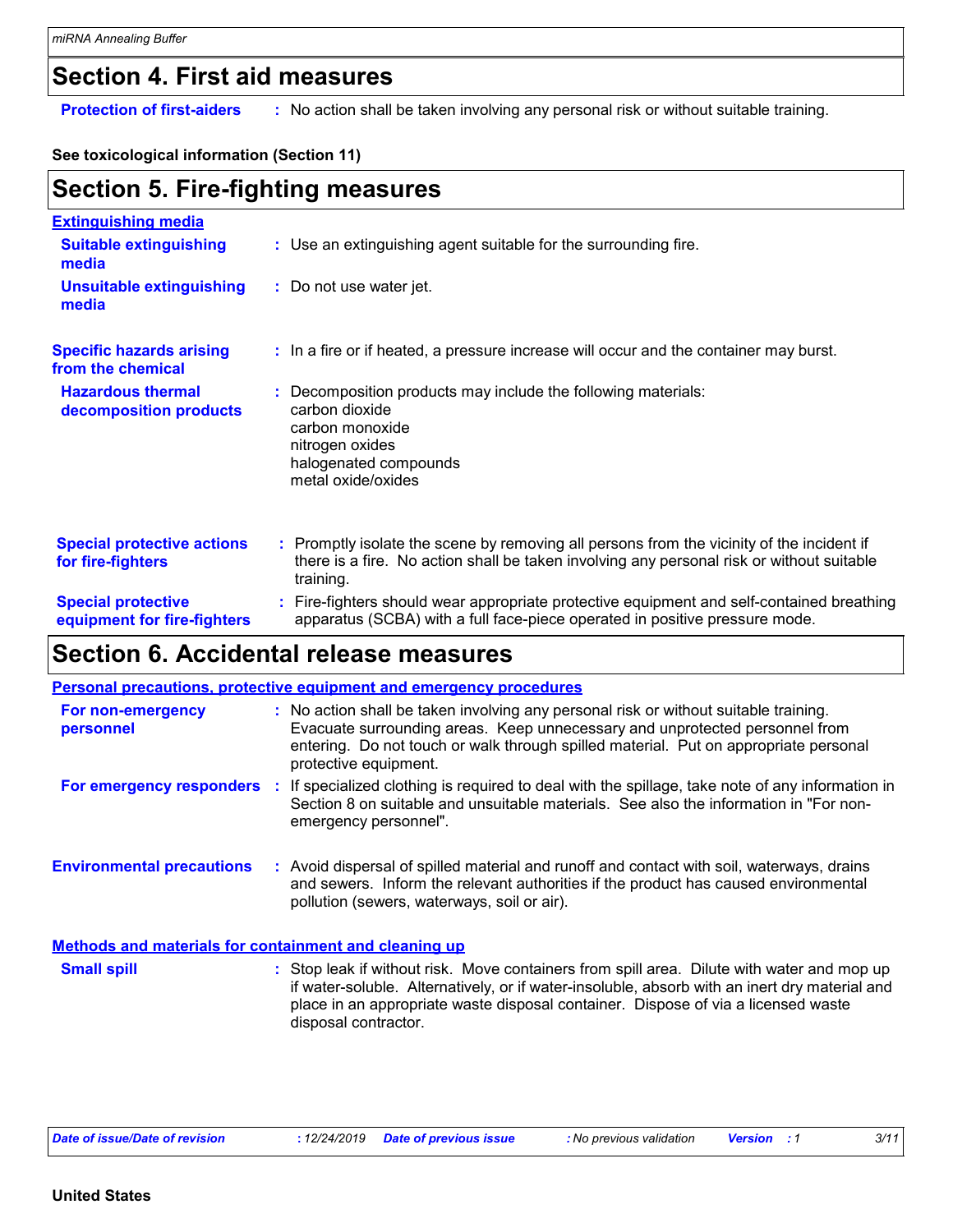### **Section 6. Accidental release measures**

### **Large spill :**

: Stop leak if without risk. Move containers from spill area. Prevent entry into sewers, water courses, basements or confined areas. Wash spillages into an effluent treatment plant or proceed as follows. Contain and collect spillage with non-combustible, absorbent material e.g. sand, earth, vermiculite or diatomaceous earth and place in container for disposal according to local regulations (see Section 13). Dispose of via a licensed waste disposal contractor. Note: see Section 1 for emergency contact information and Section 13 for waste disposal.

# **Section 7. Handling and storage**

| <b>Precautions for safe handling</b>                                             |    |                                                                                                                                                                                                                                                                                                                                                                                                                                                                         |
|----------------------------------------------------------------------------------|----|-------------------------------------------------------------------------------------------------------------------------------------------------------------------------------------------------------------------------------------------------------------------------------------------------------------------------------------------------------------------------------------------------------------------------------------------------------------------------|
| <b>Protective measures</b>                                                       |    | : Put on appropriate personal protective equipment (see Section 8).                                                                                                                                                                                                                                                                                                                                                                                                     |
| <b>Advice on general</b><br>occupational hygiene                                 |    | Eating, drinking and smoking should be prohibited in areas where this material is<br>handled, stored and processed. Workers should wash hands and face before eating,<br>drinking and smoking. Remove contaminated clothing and protective equipment before<br>entering eating areas. See also Section 8 for additional information on hygiene<br>measures.                                                                                                             |
| <b>Conditions for safe storage,</b><br>including any<br><b>incompatibilities</b> | ÷. | Store in accordance with local regulations. Keep container tightly closed and store at<br>recommended temperature. Keep container tightly closed and sealed until ready for use.<br>Containers that have been opened must be carefully resealed and kept upright to<br>prevent leakage. Do not store in unlabeled containers. Use appropriate containment to<br>avoid environmental contamination. See Section 10 for incompatible materials before<br>handling or use. |

# **Section 8. Exposure controls/personal protection**

#### **Control parameters**

### **Occupational exposure limits**

| <b>Ingredient name</b>                     |                                                             | <b>Exposure limits</b>                                                                                                                                                                                                                                                                                                                                 |
|--------------------------------------------|-------------------------------------------------------------|--------------------------------------------------------------------------------------------------------------------------------------------------------------------------------------------------------------------------------------------------------------------------------------------------------------------------------------------------------|
| Component B<br>Component A                 |                                                             | None.<br>None.                                                                                                                                                                                                                                                                                                                                         |
| <b>Appropriate engineering</b><br>controls | contaminants.                                               | : Good general ventilation should be sufficient to control worker exposure to airborne                                                                                                                                                                                                                                                                 |
| <b>Environmental exposure</b><br>controls  | will be necessary to reduce emissions to acceptable levels. | : Emissions from ventilation or work process equipment should be checked to ensure<br>they comply with the requirements of environmental protection legislation. In some<br>cases, fume scrubbers, filters or engineering modifications to the process equipment                                                                                       |
| <b>Individual protection measures</b>      |                                                             |                                                                                                                                                                                                                                                                                                                                                        |
| <b>Hygiene measures</b>                    | showers are close to the workstation location.              | : Wash hands, forearms and face thoroughly after handling chemical products, before<br>eating, smoking and using the lavatory and at the end of the working period.<br>Appropriate techniques should be used to remove potentially contaminated clothing.<br>Wash contaminated clothing before reusing. Ensure that eyewash stations and safety        |
| <b>Eye/face protection</b>                 | shields.                                                    | : Safety eyewear complying with an approved standard should be used when a risk<br>assessment indicates this is necessary to avoid exposure to liquid splashes, mists,<br>gases or dusts. If contact is possible, the following protection should be worn, unless<br>the assessment indicates a higher degree of protection: safety glasses with side- |
| <b>Skin protection</b>                     |                                                             |                                                                                                                                                                                                                                                                                                                                                        |
| <b>Date of issue/Date of revision</b>      | : 12/24/2019<br><b>Date of previous issue</b>               | 4/11<br>: No previous validation<br><b>Version</b> : 1                                                                                                                                                                                                                                                                                                 |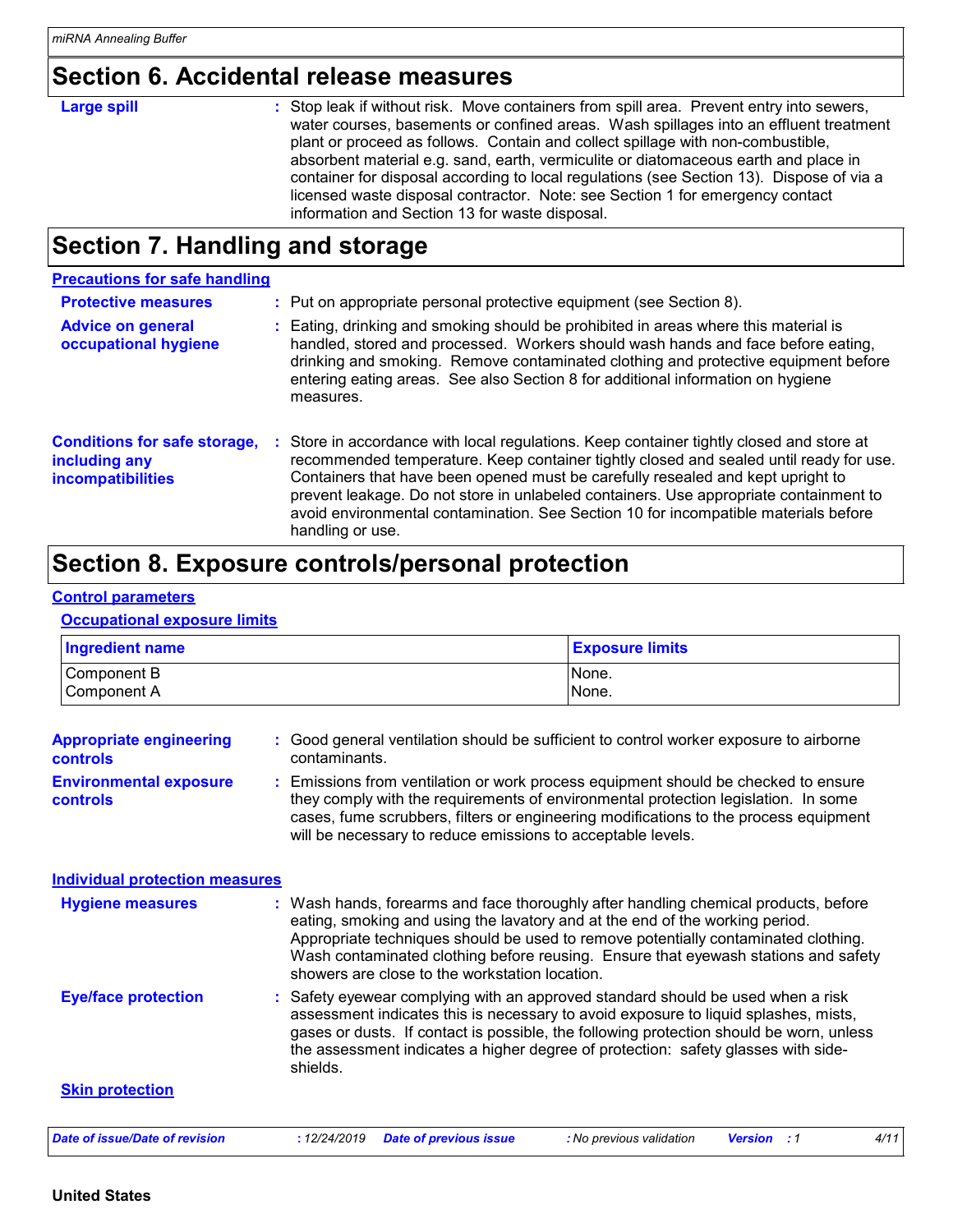# **Section 8. Exposure controls/personal protection**

| <b>Hand protection</b>        | : Chemical-resistant, impervious gloves complying with an approved standard should be<br>worn at all times when handling chemical products if a risk assessment indicates this is<br>necessary.                                                                                     |
|-------------------------------|-------------------------------------------------------------------------------------------------------------------------------------------------------------------------------------------------------------------------------------------------------------------------------------|
| <b>Body protection</b>        | : Personal protective equipment for the body should be selected based on the task being<br>performed and the risks involved and should be approved by a specialist before<br>handling this product.                                                                                 |
| <b>Other skin protection</b>  | : Appropriate footwear and any additional skin protection measures should be selected<br>based on the task being performed and the risks involved and should be approved by a<br>specialist before handling this product.                                                           |
| <b>Respiratory protection</b> | : Based on the hazard and potential for exposure, select a respirator that meets the<br>appropriate standard or certification. Respirators must be used according to a<br>respiratory protection program to ensure proper fitting, training, and other important<br>aspects of use. |

# **Section 9. Physical and chemical properties**

| <b>Appearance</b>                                 |                                                                        |
|---------------------------------------------------|------------------------------------------------------------------------|
| <b>Physical state</b>                             | : Liquid.                                                              |
| <b>Color</b>                                      | : Not available.                                                       |
| <b>Odor</b>                                       | : Odorless.                                                            |
| <b>Odor threshold</b>                             | : Not available.                                                       |
| рH                                                | : 7                                                                    |
| <b>Melting point</b>                              | : Not available.                                                       |
| <b>Boiling point</b>                              | : Not available.                                                       |
| <b>Flash point</b>                                | : Not available.                                                       |
| <b>Evaporation rate</b>                           | : Not available.                                                       |
| <b>Flammability (solid, gas)</b>                  | : Not applicable.                                                      |
| Lower and upper explosive<br>(flammable) limits   | : Not available.                                                       |
| <b>Vapor pressure</b>                             | : Not available.                                                       |
| <b>Vapor density</b>                              | : Not available.                                                       |
| <b>Relative density</b>                           | : Not available.                                                       |
| <b>Density</b>                                    | : Not available.                                                       |
| <b>Solubility</b>                                 | : Easily soluble in the following materials: cold water and hot water. |
| <b>Solubility in water</b>                        | : Not available.                                                       |
| <b>Partition coefficient: n-</b><br>octanol/water | : Not available.                                                       |
| <b>Auto-ignition temperature</b>                  | : Not available.                                                       |
| <b>Decomposition temperature</b>                  | : Not available.                                                       |
| <b>SADT</b>                                       | : Not available.                                                       |
| <b>Viscosity</b>                                  | Not available.                                                         |
| Flow time (ISO 2431)                              | : Not available.                                                       |

*Date of issue/Date of revision* **:** *12/24/2019 Date of previous issue : No previous validation Version : 1 5/11*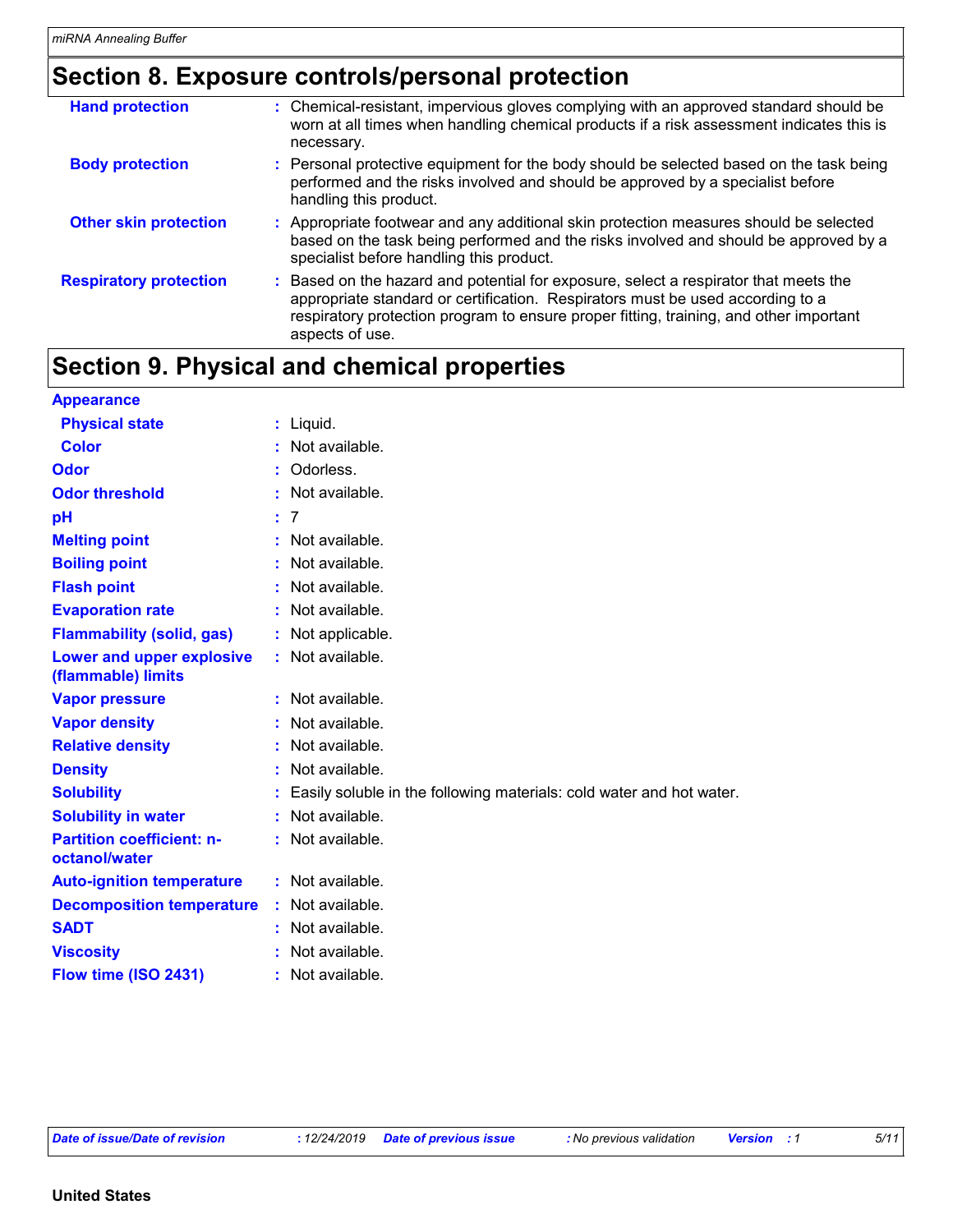# **Section 10. Stability and reactivity**

| <b>Reactivity</b>                                 | : No specific test data related to reactivity available for this product or its ingredients.                                                                              |
|---------------------------------------------------|---------------------------------------------------------------------------------------------------------------------------------------------------------------------------|
| <b>Chemical stability</b>                         | : The product is stable.                                                                                                                                                  |
| <b>Possibility of hazardous</b><br>reactions      | : Under normal conditions of storage and use, hazardous reactions will not occur.<br>Under normal conditions of storage and use, hazardous polymerization will not occur. |
| <b>Conditions to avoid</b>                        | : No specific data.                                                                                                                                                       |
| <b>Incompatible materials</b>                     | : Reactive or incompatible with the following materials: oxidizing materials.                                                                                             |
| <b>Hazardous decomposition</b><br><b>products</b> | : Under normal conditions of storage and use, hazardous decomposition products should<br>not be produced.                                                                 |

# **Section 11. Toxicological information**

### **Information on toxicological effects**

### **Acute toxicity**

| <b>Product/ingredient name</b> | Result     | <b>Species</b> | <b>Dose</b> | <b>Exposure</b> |
|--------------------------------|------------|----------------|-------------|-----------------|
| Component B                    | ILD50 Oral | Rat            | 2600 mg/kg  |                 |
| Component A                    | LD50 Oral  | Rat            | 5900 mg/kg  |                 |

### **Irritation/Corrosion**

| <b>Product/ingredient name</b> | <b>Result</b>            | <b>Species</b> | <b>Score</b> | <b>Exposure</b> | <b>Observation</b> |
|--------------------------------|--------------------------|----------------|--------------|-----------------|--------------------|
| Component B                    | Eyes - Mild irritant     | Rabbit         |              | l 24 hours 500  |                    |
|                                |                          |                |              | mg              |                    |
| Component A                    | Skin - Moderate irritant | Rabbit         |              | 25 %            |                    |
|                                | Skin - Severe irritant   | l Rabbit       |              | 500 mg          | -                  |

### **Sensitization**

Not available.

| <b>Mutagenicity</b>                                     |                    |
|---------------------------------------------------------|--------------------|
| <b>Conclusion/Summary</b>                               | $:$ Not available. |
| <b>Carcinogenicity</b>                                  |                    |
| <b>Conclusion/Summary</b>                               | $:$ Not available. |
| <b>Reproductive toxicity</b>                            |                    |
| <b>Conclusion/Summary</b>                               | : Not available.   |
| <b>Teratogenicity</b>                                   |                    |
| <b>Conclusion/Summary</b>                               | $:$ Not available. |
| <b>Specific target organ toxicity (single exposure)</b> |                    |

| <b>Name</b>                                               | <b>Category</b> | <b>Route of</b><br><b>exposure</b> | <b>Target organs</b>            |
|-----------------------------------------------------------|-----------------|------------------------------------|---------------------------------|
| Component A                                               | Category 3      | Not applicable.                    | Respiratory tract<br>irritation |
| <b>Specific target organ toxicity (repeated exposure)</b> |                 |                                    |                                 |

### *Date of issue/Date of revision* **:** *12/24/2019 Date of previous issue : No previous validation Version : 1 6/11*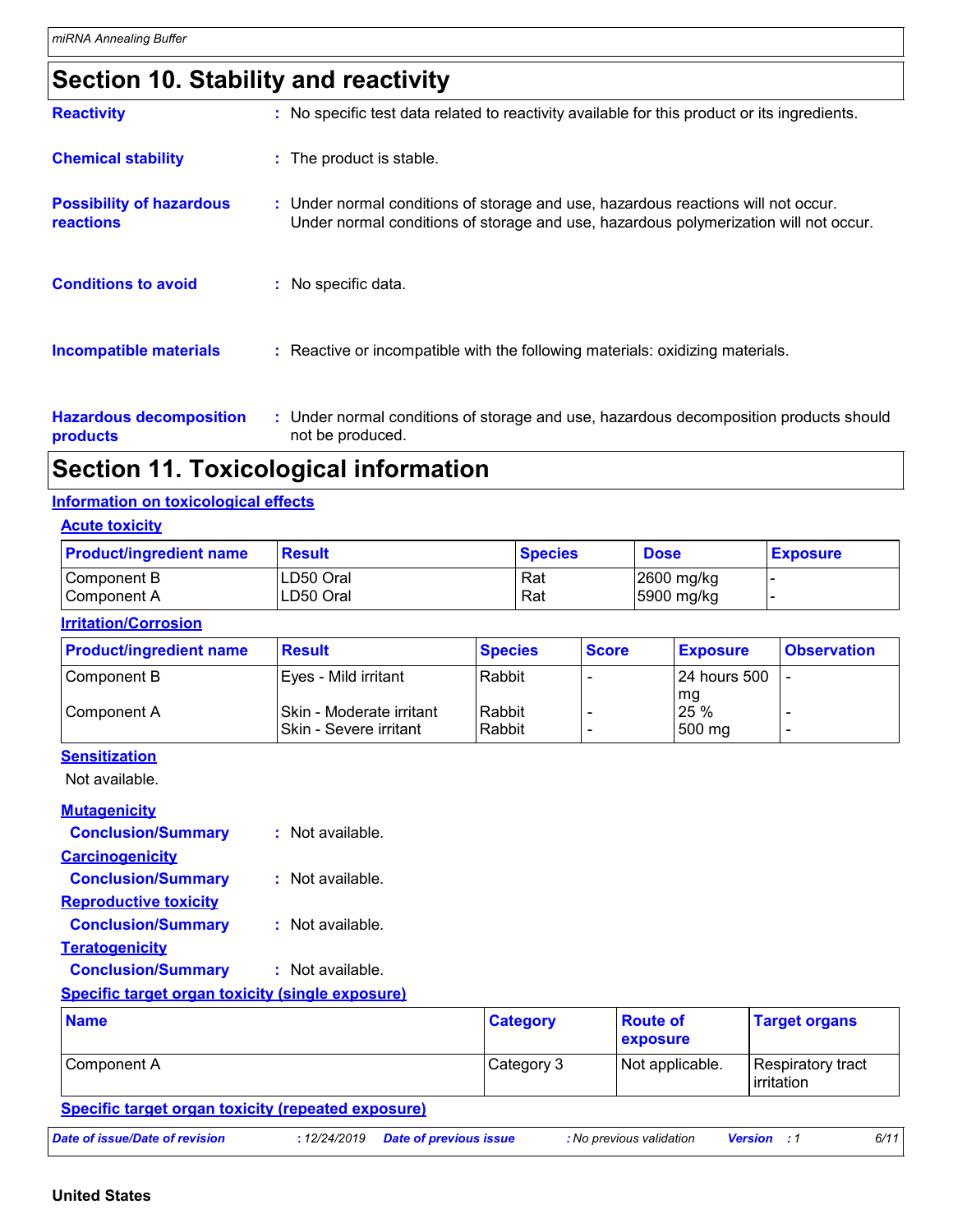# **Section 11. Toxicological information**

Not available.

#### **Aspiration hazard**

Not available.

| <b>Information on the likely</b><br>routes of exposure | : Routes of entry anticipated: Oral, Dermal, Inhalation.                                 |
|--------------------------------------------------------|------------------------------------------------------------------------------------------|
| <b>Potential acute health effects</b>                  |                                                                                          |
| <b>Eye contact</b>                                     | : No known significant effects or critical hazards.                                      |
| <b>Inhalation</b>                                      | : No known significant effects or critical hazards.                                      |
| <b>Skin contact</b>                                    | : No known significant effects or critical hazards.                                      |
| <b>Ingestion</b>                                       | : No known significant effects or critical hazards.                                      |
|                                                        | <b>Symptoms related to the physical, chemical and toxicological characteristics</b>      |
| <b>Eye contact</b>                                     | : No specific data.                                                                      |
| <b>Inhalation</b>                                      | : No specific data.                                                                      |
| <b>Skin contact</b>                                    | : No specific data.                                                                      |
| <b>Ingestion</b>                                       | : No specific data.                                                                      |
|                                                        | Delayed and immediate effects and also chronic effects from short and long term exposure |
| <b>Short term exposure</b>                             |                                                                                          |
| <b>Potential immediate</b><br>effects                  | : Not available.                                                                         |
| <b>Potential delayed effects</b>                       | : Not available.                                                                         |
| <b>Long term exposure</b>                              |                                                                                          |
| <b>Potential immediate</b><br>effects                  | : Not available.                                                                         |
| <b>Potential delayed effects</b>                       | $:$ Not available.                                                                       |
| <b>Potential chronic health effects</b>                |                                                                                          |
| Not available.                                         |                                                                                          |
| <b>General</b>                                         | : No known significant effects or critical hazards.                                      |
| <b>Carcinogenicity</b>                                 | : No known significant effects or critical hazards.                                      |
| <b>Mutagenicity</b>                                    | No known significant effects or critical hazards.                                        |
| <b>Teratogenicity</b>                                  | : No known significant effects or critical hazards.                                      |
| <b>Developmental effects</b>                           | : No known significant effects or critical hazards.                                      |
| <b>Fertility effects</b>                               | : No known significant effects or critical hazards.                                      |
|                                                        |                                                                                          |

### **Numerical measures of toxicity Acute toxicity estimates**

*Date of issue/Date of revision* **:** *12/24/2019 Date of previous issue : No previous validation Version : 1 7/11*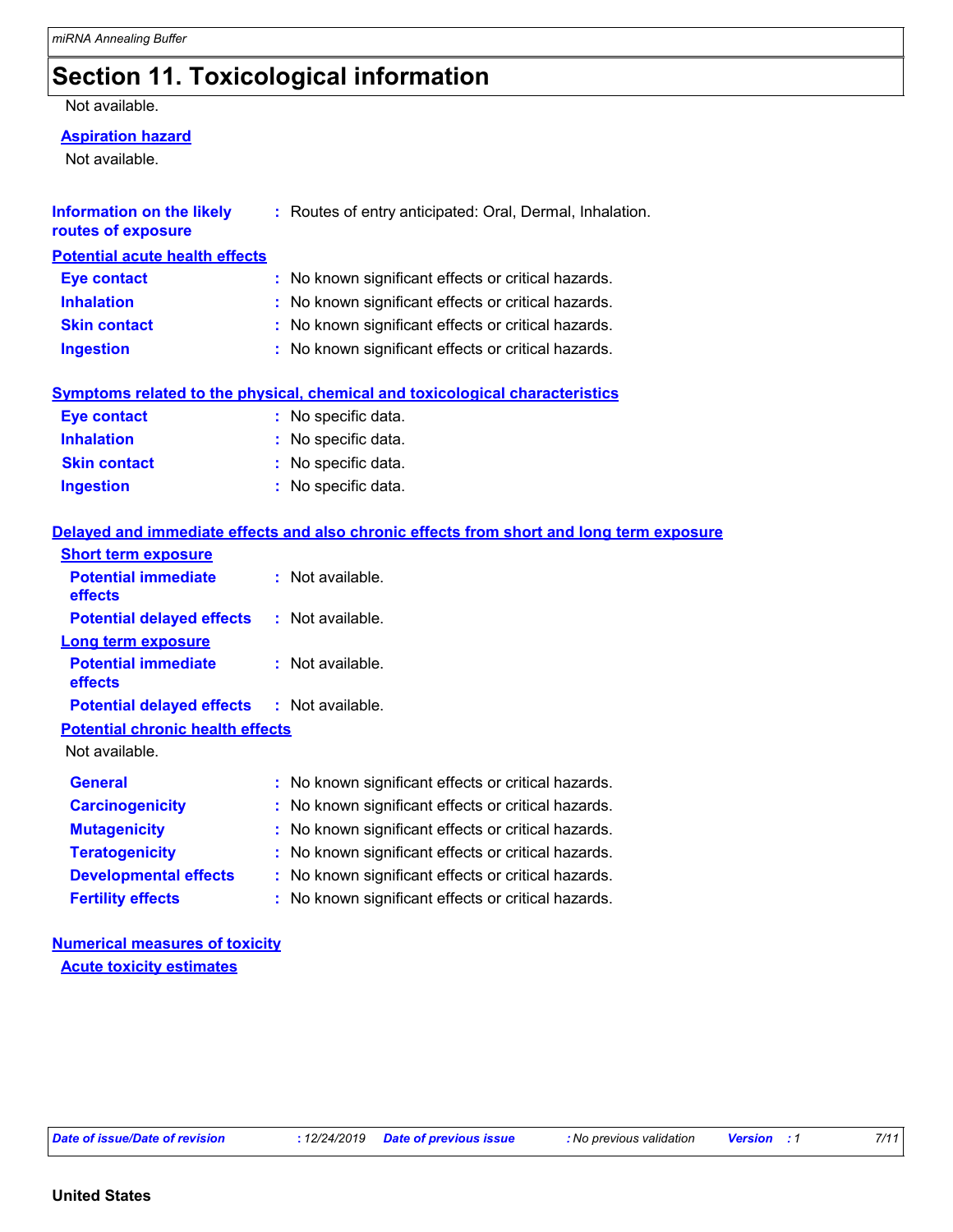# **Section 11. Toxicological information**

| <b>Product/ingredient name</b> | Oral (mg/<br>kg) | Dermal<br>(mg/kg) | <b>Inhalation</b><br>(gases)<br>(ppm) | <b>Inhalation</b><br>(vapors)<br>(mg/l) | <b>Inhalation</b><br>dusts and<br>mists) (mg/ |
|--------------------------------|------------------|-------------------|---------------------------------------|-----------------------------------------|-----------------------------------------------|
| miRNA Annealing Buffer         | 44130            | N/A               | IN/A                                  | N/A                                     | N/A                                           |
| Component B                    | 2600             | N/A               | N/A                                   | N/A                                     | N/A                                           |
| Component A                    | 5900             | N/A               | N/A                                   | N/A                                     | N/A                                           |

# **Section 12. Ecological information**

| <b>Product/ingredient name</b> | <b>Result</b>                       | <b>Species</b>                                | <b>Exposure</b> |
|--------------------------------|-------------------------------------|-----------------------------------------------|-----------------|
| Component B                    | Acute EC50 1337000 µg/l Fresh water | Algae - Navicula seminulum                    | 96 hours        |
|                                | Acute EC50 9.24 g/L Fresh water     | Algae - Desmodesmus<br>subspicatus            | 72 hours        |
|                                | Acute EC50 83000 µg/l Fresh water   | Daphnia - Daphnia magna                       | 48 hours        |
|                                | Acute LC50 9.68 mg/l Fresh water    | Crustaceans - Pseudosida<br>Iramosa - Neonate | 48 hours        |
|                                | Acute LC50 880 mg/l Fresh water     | Fish - Pimephales promelas                    | 96 hours        |
| <b>Conclusion/Summary</b>      | : Not available.                    |                                               |                 |

### **Persistence and degradability**

| <b>Product/ingredient name</b> | <b>Aquatic half-life</b> | <b>Photolysis</b> | Biodegradability |
|--------------------------------|--------------------------|-------------------|------------------|
| Component B                    |                          |                   | Readily          |

### **Bioaccumulative potential**

| <b>Product/ingredient name</b> | $\mathsf{LogP}_\mathsf{ow}$ | <b>BCI</b> | <b>Potential</b> |
|--------------------------------|-----------------------------|------------|------------------|
| l Component A                  | ົດ ລ4<br>ـد.∠-              |            | low              |

### **Mobility in soil**

**Soil/water partition coefficient (K**<sub>oc</sub>)

**:** Not available.

### **Other adverse effects** : No known significant effects or critical hazards.

# **Section 13. Disposal considerations**

| <b>Disposal methods</b> | : The generation of waste should be avoided or minimized wherever possible. Disposal<br>of this product, solutions and any by-products should at all times comply with the<br>requirements of environmental protection and waste disposal legislation and any<br>regional local authority requirements. Dispose of surplus and non-recyclable products<br>via a licensed waste disposal contractor. Waste should not be disposed of untreated to<br>the sewer unless fully compliant with the requirements of all authorities with jurisdiction.<br>Waste packaging should be recycled. Incineration or landfill should only be considered<br>when recycling is not feasible. This material and its container must be disposed of in a<br>safe way. Empty containers or liners may retain some product residues. Avoid<br>dispersal of spilled material and runoff and contact with soil, waterways, drains and |
|-------------------------|-----------------------------------------------------------------------------------------------------------------------------------------------------------------------------------------------------------------------------------------------------------------------------------------------------------------------------------------------------------------------------------------------------------------------------------------------------------------------------------------------------------------------------------------------------------------------------------------------------------------------------------------------------------------------------------------------------------------------------------------------------------------------------------------------------------------------------------------------------------------------------------------------------------------|
|-------------------------|-----------------------------------------------------------------------------------------------------------------------------------------------------------------------------------------------------------------------------------------------------------------------------------------------------------------------------------------------------------------------------------------------------------------------------------------------------------------------------------------------------------------------------------------------------------------------------------------------------------------------------------------------------------------------------------------------------------------------------------------------------------------------------------------------------------------------------------------------------------------------------------------------------------------|

| Date of issue/Date of revision | : 12/24/2019 Date of previous issue | : No previous validation | <b>Version</b> : 1 | 8/11 |  |
|--------------------------------|-------------------------------------|--------------------------|--------------------|------|--|
|--------------------------------|-------------------------------------|--------------------------|--------------------|------|--|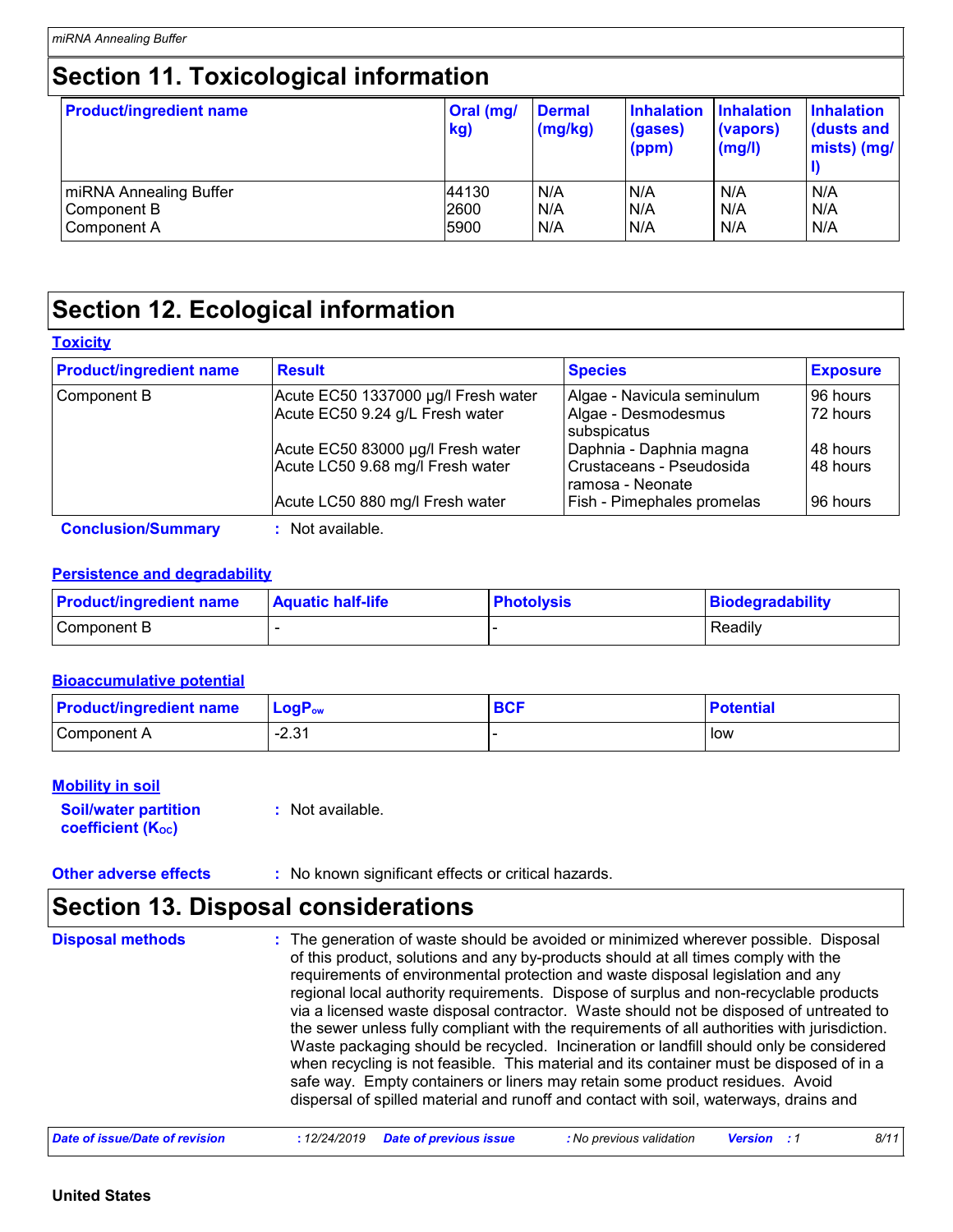# **Section 13. Disposal considerations**

sewers.

# **Section 14. Transport information**

|                                      | <b>DOT Classification</b> | <b>IMDG</b>              | <b>IATA</b>              |
|--------------------------------------|---------------------------|--------------------------|--------------------------|
| <b>UN number</b>                     | Not regulated.            | Not regulated.           | Not regulated.           |
| <b>UN proper</b><br>shipping name    | $\overline{\phantom{0}}$  | ٠                        |                          |
| <b>Transport</b><br>hazard class(es) |                           |                          |                          |
| <b>Packing group</b>                 | $\overline{\phantom{a}}$  | $\overline{\phantom{a}}$ | $\overline{\phantom{0}}$ |
| <b>Environmental</b><br>hazards      | No.                       | No.                      | No.                      |

**Additional information**

### **Special precautions for user Transport within user's premises:** always transport in closed containers that are **:** upright and secure. Ensure that persons transporting the product know what to do in the event of an accident or spillage.

**Transport in bulk according to Annex II of MARPOL and the IBC Code :** Not available.

### **Section 15. Regulatory information**

| <b>U.S. Federal regulations</b>                                                   | : TSCA 8(a) CDR Exempt/Partial exemption: Not determined                                                |
|-----------------------------------------------------------------------------------|---------------------------------------------------------------------------------------------------------|
|                                                                                   | United States inventory (TSCA 8b): All components are listed or exempted.                               |
| <b>Clean Air Act Section 112</b><br>(b) Hazardous Air<br><b>Pollutants (HAPS)</b> | : Not listed                                                                                            |
| <b>Clean Air Act Section 602</b><br><b>Class I Substances</b>                     | : Not listed                                                                                            |
| <b>Clean Air Act Section 602</b><br><b>Class II Substances</b>                    | : Not listed                                                                                            |
| <b>DEA List I Chemicals</b><br><b>(Precursor Chemicals)</b>                       | : Not listed                                                                                            |
| <b>DEA List II Chemicals</b><br><b>(Essential Chemicals)</b>                      | : Not listed                                                                                            |
| <b>SARA 302/304</b>                                                               |                                                                                                         |
| <b>Composition/information on ingredients</b>                                     |                                                                                                         |
| No products were found.                                                           |                                                                                                         |
| <b>SARA 304 RQ</b>                                                                | : Not applicable.                                                                                       |
| <b>SARA 311/312</b>                                                               |                                                                                                         |
| <b>Classification</b>                                                             | : Not applicable.                                                                                       |
| Date of issue/Date of revision                                                    | 9/11<br>: 12/24/2019<br><b>Date of previous issue</b><br>: No previous validation<br><b>Version</b> : 1 |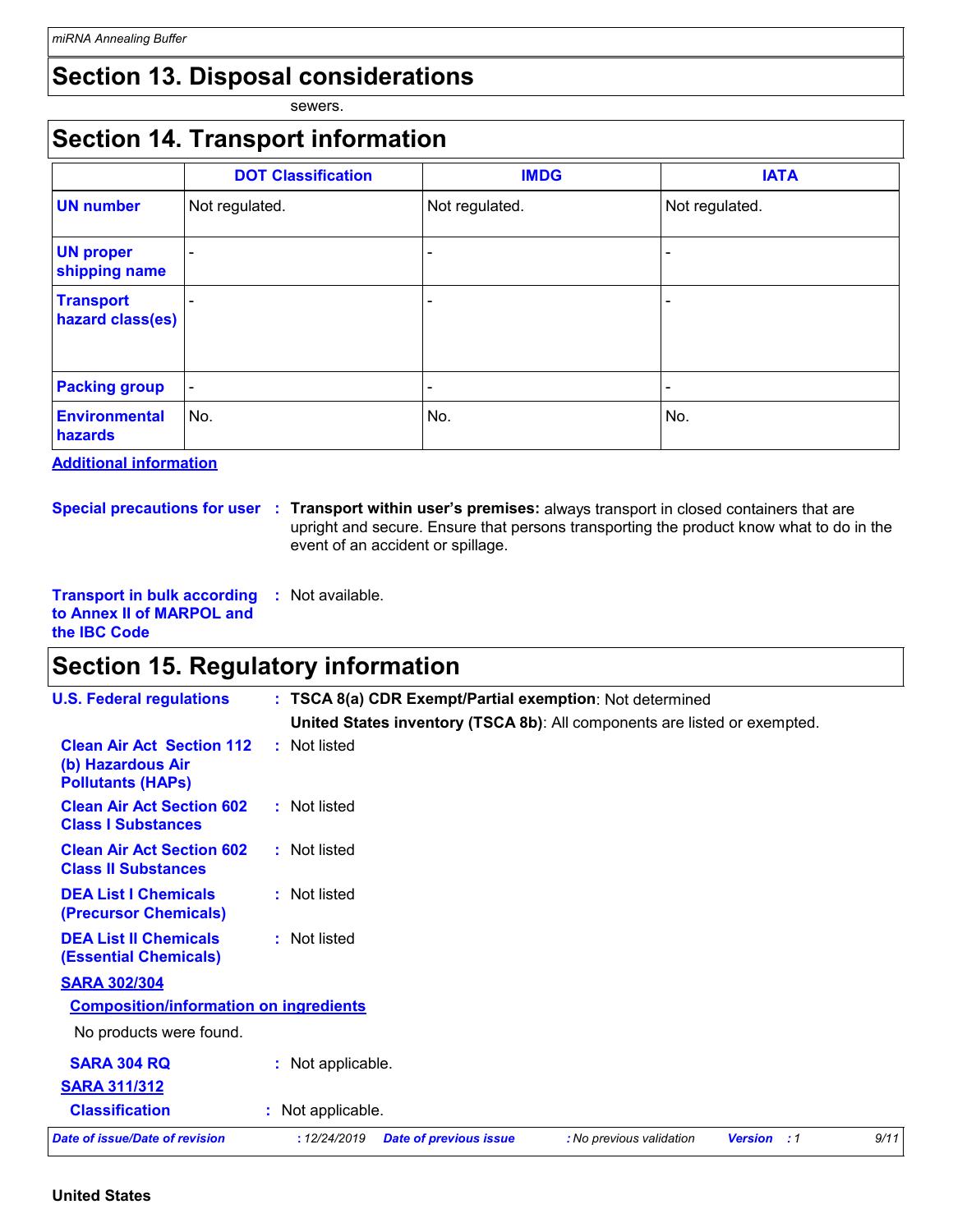# **Section 15. Regulatory information**

### **Composition/information on ingredients**

| <b>Name</b>                | $\frac{9}{6}$              | <b>Classification</b>                                                                                                                                                                                                |
|----------------------------|----------------------------|----------------------------------------------------------------------------------------------------------------------------------------------------------------------------------------------------------------------|
| Component B<br>Component A | Proprietary<br>Proprietary | <b>EYE IRRITATION - Category 2A</b><br><b>SKIN IRRITATION - Category 2</b><br><b>EYE IRRITATION - Category 2A</b><br>SPECIFIC TARGET ORGAN TOXICITY (SINGLE EXPOSURE)<br>(Respiratory tract irritation) - Category 3 |

### **SARA 313**

Not applicable.

### **State regulations**

| <b>Massachusetts</b>       | : None of the components are listed. |
|----------------------------|--------------------------------------|
| <b>New York</b>            | : None of the components are listed. |
| <b>New Jersey</b>          | : None of the components are listed. |
| <b>Pennsylvania</b>        | : None of the components are listed. |
| <b>California Prop. 65</b> |                                      |

This product does not require a Safe Harbor warning under California Prop. 65.

### **International regulations**

**Chemical Weapon Convention List Schedules I, II & III Chemicals** Not listed.

### **Montreal Protocol**

Not listed.

### **Stockholm Convention on Persistent Organic Pollutants**

Not listed.

### **Rotterdam Convention on Prior Informed Consent (PIC)**

Not listed.

### **UNECE Aarhus Protocol on POPs and Heavy Metals**

Not listed.

### **Section 16. Other information**

**Hazardous Material Information System (U.S.A.)**



**Caution: HMIS® ratings are based on a 0-4 rating scale, with 0 representing minimal hazards or risks, and 4 representing significant hazards or risks. Although HMIS® ratings and the associated label are not required on SDSs or products leaving a facility under 29 CFR 1910.1200, the preparer may choose to provide them. HMIS® ratings are to be used with a fully implemented HMIS® program. HMIS® is a registered trademark and service mark of the American Coatings Association, Inc.**

**The customer is responsible for determining the PPE code for this material. For more information on HMIS® Personal Protective Equipment (PPE) codes, consult the HMIS® Implementation Manual.**

### **National Fire Protection Association (U.S.A.)**

| 10/11<br>Date of issue/Date of revision<br>12/24/2019<br>Date of previous issue<br>: No previous validation<br><b>Version</b> |
|-------------------------------------------------------------------------------------------------------------------------------|
|-------------------------------------------------------------------------------------------------------------------------------|